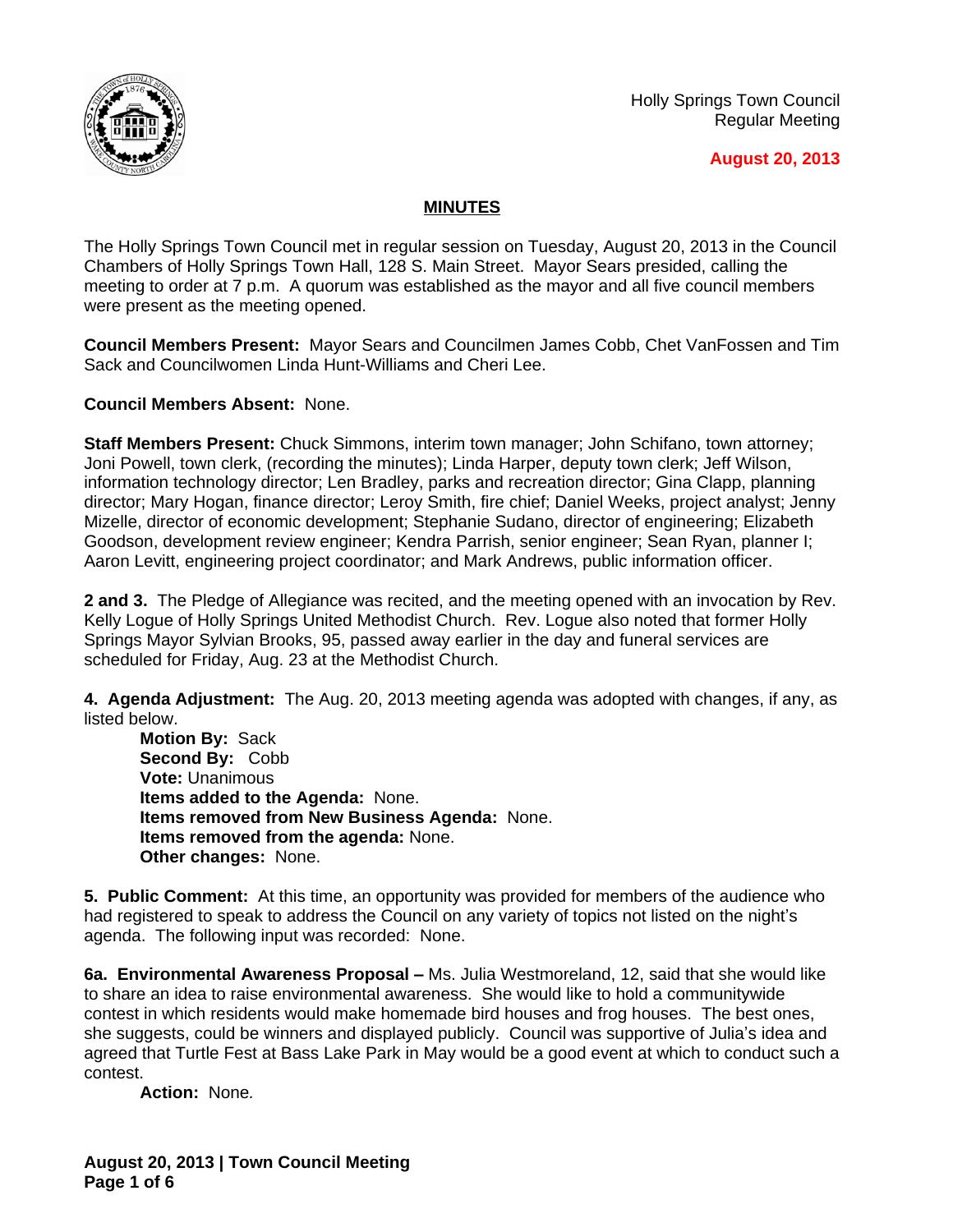**7a. Public Hearing: Comprehensive Plan Amendment 13-CPA-02 –** Mr. Ryan said the Town has received a request to change the Southern Gateway Plan future land use designation of 72 acres from Commercial to Mixed Residential. This request involves approximately 60.81 acres of an 80.4-acre parcel and all 10.2 acres of an adjacent parcel.

He said this request previously was before the Council at the June 18 meeting. At that meeting, Council discussed a concern that approving the request would result in a loss of land for commercial development. It was suggested by council that the area may need to be master planned in order to show how residential uses could be incorporated into the entire Southern Gateway area and the impacts of environmental features as stated by the applicant.

He said staff met on several occasions after the council meeting to further discuss the Comprehensive Plan amendment request and analyze the entire Southern Gateway Plan. While staff believes that a more detailed study and analysis of the land use patterns, environmental features, transportation networks, and other factors of the Southern Gateway Plan will need to be completed in the immediate future, staff has determined that several natural features exist on the property which would better suit residential development, including steep slopes and two streams. These areas, which would require buffers if the property were developed, reduce visibility from Highway 55 and tend to favor residential development. Furthermore, with the planned Main Street Extension, staff believes that better opportunities exist along the new roadway which will provide better visibility and access for commercial development rather than the current residential designation.

Mr. Ryan said that staff has asked the applicant to create a master plan for the entire area south of Ralph Stephens Road adjacent to Highway 55. While the applicant has elected not to go through the standard approval process for a master plan, they have submitted a "plan" for the area that has not officially been submitted for review or evaluation.

Councilman Sack said his initial concerns about a loss of commercial property were addressed by the information regarding the environmental features of the property.

With that explanation completed, Mayor Sears opened the public hearing. The following comments were recorded:

Hugh J. Gilleece, Cary – Mr. Gilleece, representing the applicant, said he was available if there were any questions.

There being no further comments, the public hearing was closed.

**Action:** The Council approved a motion to adopt Resolution #13-08 approving Comprehensive Plan Amendment request #13-CPA-02 to change the Vision Holly Springs Comprehensive Plan Southern Gateway future land use designation of Wake County PIN # 065803133419 and 60.81 acres of a portion of Wake County PIN # 0658034571, as described in the resolution and recorded in the minutes, from Commercial to Mixed Residential, as requested by Glenda S. Toppe & Associates.

**Motion By:** Williams **Second By:** Cobb **Vote:** Unanimous *A copy of Resolution 13-08 is attached to these minutes.*

**7b. Public Hearing: Rezoning Petition 13-REZ-03 – Mr. Ryan said this request previously was** before the Council at the June 18 meeting. At that meeting, Council discussed concerns regarding the accompanying comprehensive plan amendment request would result in a loss of land for commercial development. Subsequently, the Council tabled the rezoning item for further evaluation and discussion of the comprehensive plan amendment prior to acting on the zoning map amendment.

He said the request is for a zone map change for two properties located along Little Mocassin Lane, south of Ralph Stephens Road. The applicant is requesting to rezone the properties from CB: Community Business to R-8 CU: Residential Conditional Use. The request is to rezone approximately 60.81 acres of an 80.4 acre parcel and all 10.2 acres of an adjacent parcel. The parcels currently are being used for agricultural and rural residential purposes. The properties

**August 20, 2013 | Town Council Meeting Page 2 of 6**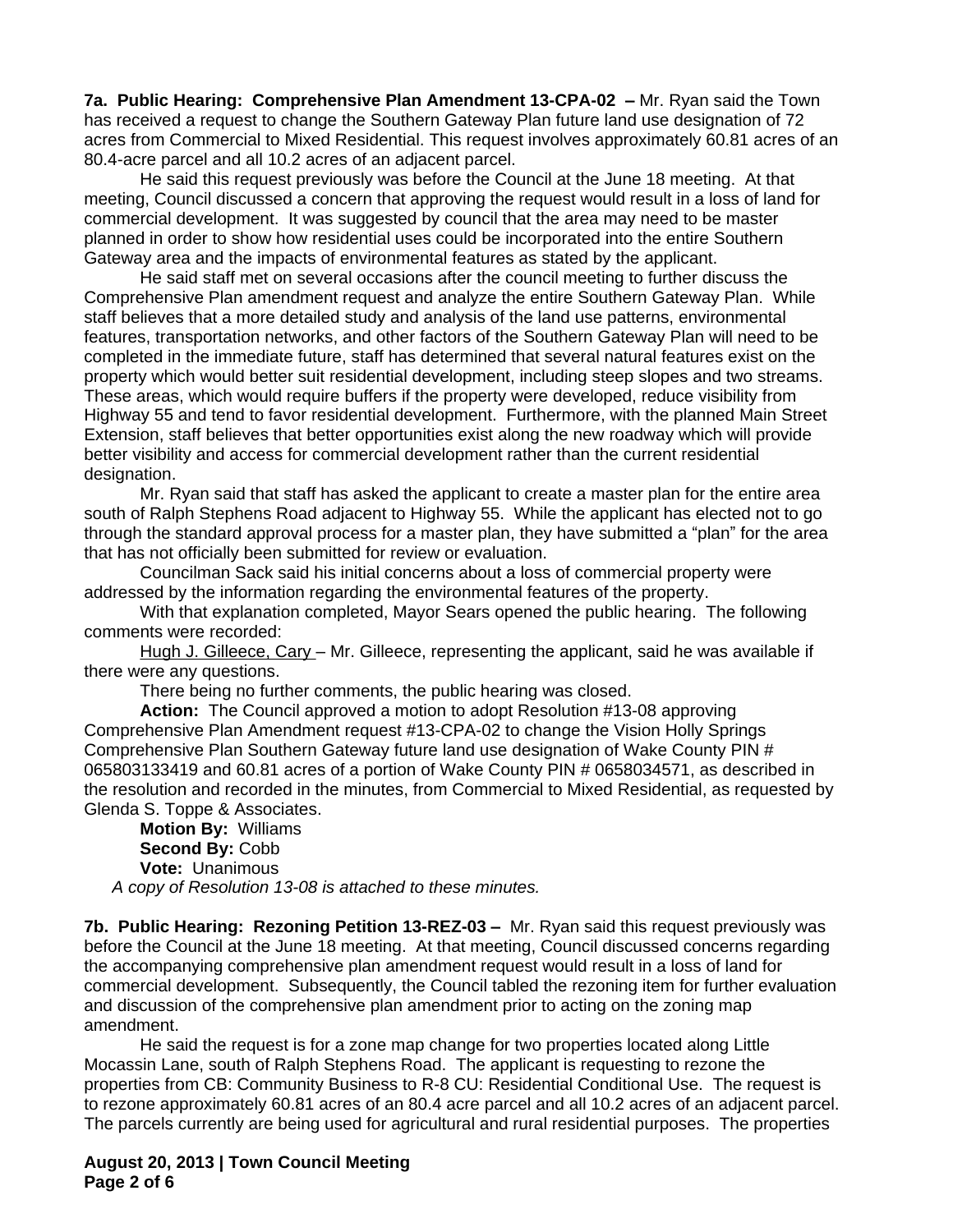are located within the Southern Gateway Area Plan, and the requested R-8 CU zoning district is consistent with the requested Mixed Residential land use designation (if the Town Council approves such amendment).

The petitioner has modified the request from R-8: Residential to R-8CU: Residential Conditional Use with developer-offered commitments regarding the architectural elements of the future homes.

**Developer Commitments:** The petitioner has requested the following conditions be placed on the property:

All homes shall have:

- 1. A minimum lot size of 5,700 square feet.
- 2. A minimum building size of 2,000 heated square feet.
- 3. Change in elevation of roof ridge or change in direction of roof ridge
- 4. Foundation landscape package (minimum two trees; one tree and four shrubs; or eight shrubs)
- 5. Façade modulation (minimum of twelve inches in depth)
- 6. Roof overhangs (twelve inch minimum on all elevations)
- 7. Decorative garage door, if front loaded.
- 8. No vinyl exterior building material. Composite (pvc) trim is allowed.
- 9. Covered porch or portico
- 10. Architectural shingles
- 11. Window transom or door sidelight(s), or door transom

Mr. Ryan said zoning conditions are offered by the property owners to be placed on the property and are not required by the Town. A Conditional Use District allows the petitioner to place specific conditions on the property that are more restrictive than the minimum zoning regulations in the Town's Unified Development Ordinance. Once a petitioner has placed such conditions with the Zoning Map Change request, they cannot be removed or modified to reduce the restriction. During the review and consideration process the petitioner may add additional conditions or make the proposed conditions more restrictive, however, additional conditions or regulations cannot be added to the petition by Planning Board or Town Council, nor can either board request additional conditions.

With that explanation completed, Mayor Sears opened the public hearing. The following comments were recorded:

Hugh J. Gilleece, Cary – Mr. Gilleece, representing the applicant, said he was available if there were any questions. He added that the conditions offered were to assure Council and the public that a quality product would be provided.

There being no further comments, the public hearing was closed.

**Action #1:** The Council approved a motion to accept the following statement as being true: *"The requested zone map change from CB: Community Business to R-8 CU: Residential Conditional Use is consistent with the Holly Springs 10 Year Comprehensive Growth Plan since the future land use plan map indicates these properties as Mixed Residential (maximum density of 15 units/acre) and the R-8 CU: Residential Conditional Use district has a maximum allowed residential density of 4.50 units/acre."*

**Motion By:** Williams **Second By:** Sack **Vote:** Unanimous

**Action #2:** The Council approved a motion to adopt Ordinance 13-REZ-03 to approve Zone Map Change Petition #13-REZ-03 to change the zoning of Wake County PIN # 0658133419 and a 60.81-acre portion of Wake County PIN # 0658034571, as described in the ordinance and recorded in the minutes, from CB: Community Business to R-8 CU: Residential Conditional Use as submitted by Glenda S. Toppe & Associates with the following conditions offered by the petitioner: All homes shall have:

**August 20, 2013 | Town Council Meeting Page 3 of 6**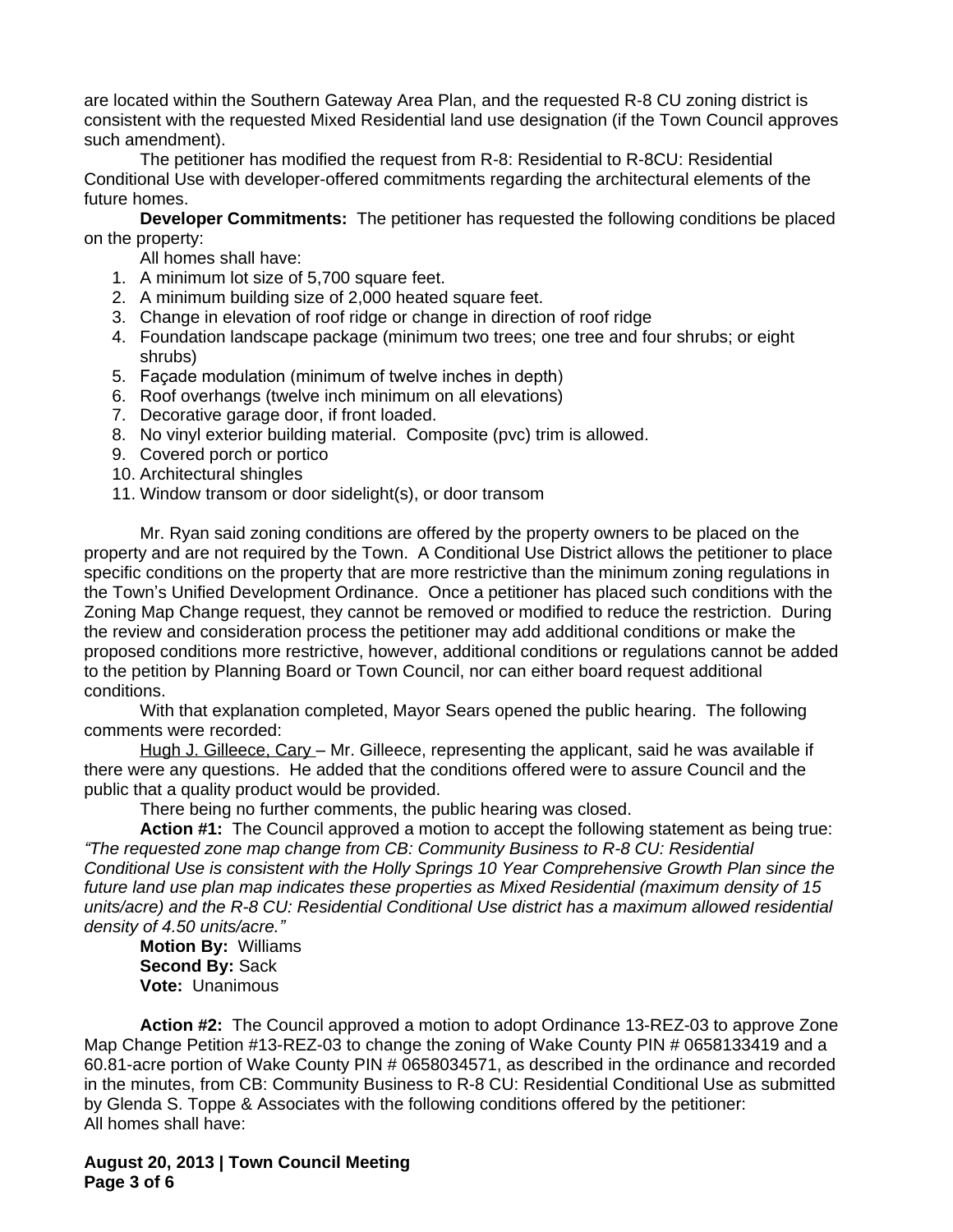- 1. A minimum lot size of 5,700 square feet.
- 2. A minimum building size of 2,000 heated square feet.
- 3. Change in elevation of roof ridge or change in direction of roof ridge
- 4. Foundation landscape package (minimum two trees; one tree and four shrubs; or eight shrubs)
- 5. Façade modulation (minimum of twelve inches in depth)
- 6. Roof overhangs (twelve inch minimum on all elevations)
- 7. Decorative garage door, if front loaded.
- 8. No vinyl exterior building material. Composite (pvc) trim is allowed.
- 9. Covered porch or portico
- 10. Architectural shingles
- 11. Window transom or door sidelight(s), or door transom. **Motion By:** Williams **Second By:** VanFossen **Vote:** Unanimous

*A copy of Rezoning Ordinance 13-REZ-03 is attached to these minutes.*

**7c. Public Hearing: Holly Springs / Apex Annexation Agreement - Mr. Simmons said the** towns of Holly Springs and Apex have an existing annexation line which prohibits each municipality from annexing, voluntarily or involuntarily, on either side of the line that expires Oct. 15, 2013. The towns mutually agree that a clearly defined annexation line is beneficial for the long-range planning and utility planning for each municipality and have been discussing and debating an appropriate annexation boundary for several years. The previous line was adopted in 1993 and had ambiguous termination points on both Sunset Lake Road and at the intersection of Woods Creek and Old Holly Springs-Apex Roads.

He said the proposed annexation line has been delineated to provide a clear and definable future boundary between the Towns. The annexation line has been modified to clarify the ambiguity on the eastern terminus by extending up Stephenson Road to terminate at a mutual agreement line point with Apex, Cary, and Holly Springs. The line boundaries also have been modified through the Southern Wake Landfill / Old Holly Springs-Apex area and has been extended to terminate along US1 at the Wake/Chatham County line.

He said such annexation agreements also can include utility service area agreements. The previous Holly Springs-Apex Annexation Agreement did not address utility extension and services as our agreements with both Cary and Fuquay-Varina do. This new agreement includes language to prohibit either municipality from extending utility services to properties on the "other side" of the agreement line. However, major trunk lines or connection lines will be able to extend through the other jurisdiction with their review and approval.

The Apex Town Council also is considering this agreement at its regular meeting Aug. 20. This agreement line, if approved by both municipalities, will be in place for the maximum duration allowed by statute, which is 20 years, Mr. Simmons said.

With that explanation completed, Mayor Sears opened the public hearing. The following comments were recorded: None.

There being no comments, the public hearing was closed.

**Action:** The Council approved a motion to enact Ordinance 13-08, adopting an annexation agreement line between Holly Springs and Apex, subject to comments received during the public hearing, and review of the town attorney.

**Motion By:** VanFossen **Second By:** Sack **Vote:** Unanimous

**8. Consent Agenda:** The Council approved a motion to approve all items on the Consent Agenda. The motion carried following a motion by Councilman Sack, a second by Councilman VanFossen and a unanimous vote. The following actions were affected:

**August 20, 2013 | Town Council Meeting Page 4 of 6**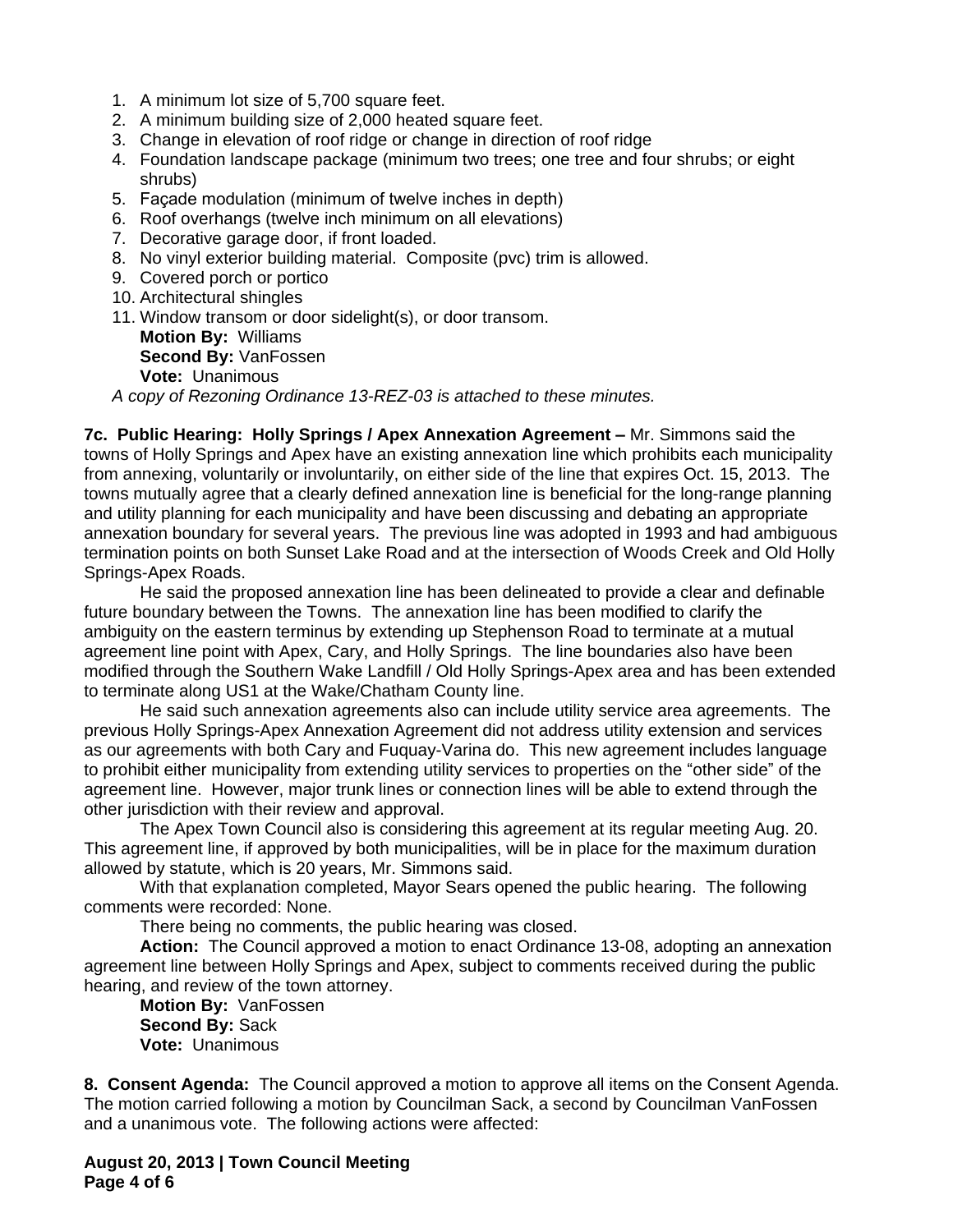8a. Minutes – The Council approved minutes of the Council's regular meeting held June 18, 2013.

8b. Budget Amendment Report – The Council received monthly report of amendments to the FY 2013-14 budget approved by the interim town manager. *A copy of the budget amendment report is attached to these minutes.*

8c. Budget Amendment, \$25,800 - The Council adopted an amendment to the FY 2013-14 budget in the amount of \$25,800 to move Governor's Highway Safety Program grant funds from the FY 2012-13 budget to the current year budget. *A copy of the budget amendment is attached to these minutes.*

8d. Resolution 13-33 – The Council adopted Resolution 13-33 declaring surplus property and authorizing its disposition. *A copy of Resolution 13-33 is attached to these minutes.*

8e. Resolution 13-34 and 13-35 – The Council adopted Resolutions 13-34 and 13-35 agreeing to BB&T banking terms for the financing of vehicles and to allow reimbursement of pre-closing expenditures*. Copies of Resolutions 13-34 and 13-35 are attached to these minutes.*

8f. Modify Sign Sponsorship Fees - The Council approved to modify the Parks and Recreation sign sponsorship fees.

**9a. Mims Stormwater Device** – Mr. Levitt said at this year's retreat in February, Council was presented the Mims Stormwater Best Management Practices (BMP) project, and staff was directed to move forward with design. Town staff has been working with an internal team of department head stakeholders along with the contracted firm of Withers and Ravenel to develop the plans for this first phase of the Mims Park, which also will be an incentive for downtown development. This stormwater device will provide stormwater treatment for approximately 25 acres of downtown properties, Mr. Levitt sad.

He added that stormwater treatment and flood control are not the only virtues of this project and definitely not the most noticeable. This stormwater facility will look and act as a first class amenity to the citizens of Holly Springs. Whether it is jogging the greenway trail around the pond, sitting on the stone seat walls and interacting with the babbling brook, or watching a performance on the main stage from one of three sunken plazas; this project will be a destination for families looking for some quality outdoor recreation and education.

He said construction drawings are being completed. Advertising for bids will occur within the next few months. Construction should be complete in the summer of 2014.

Councilwoman Lee said she felt like it was nice to have a beautiful amenity that has a logical purpose too. Other Council members agreed that it was an exciting project for the Town.

**Action:** The Council approved a motion to approve Development Plan / Preliminary Plan #13-DP-09 for Mims Stormwater BMP as submitted by Withers & Ravenel and Town of Holly Springs Project Number 12-034.

**Motion By:** Cobb **Second by:** Sack **Vote:** Unanimous.

**9b. G.B. Alford Bypass Street Lighting** – Ms. Sudano said with completion of the superstreets by the developer of the Holly Springs Towne Center, he also will be installing street lighting along the G.B. Alford Highway along project construction limits (at the developer's expense.) The lighting installed by the developer will extend along the west side of the bypass from the U-turn south of Green Oaks Parkway to north of the future Bennet Knoll Parkway.

She said the Town will install the parallel street lighting along the east side of G.B. Alford Highway. The Town's Public Works Department will do the seeding and strawing, which will save a considerable amount of money, leaving a balance due from the Town of about \$55,000.

**Action 1:** The Council approved a motion to approve a proposal by Duke Energy Progress for the installation of street lights along G.B. Alford Highway.

**Motion By:** Sack **Second by:** Cobb

**August 20, 2013 | Town Council Meeting Page 5 of 6**